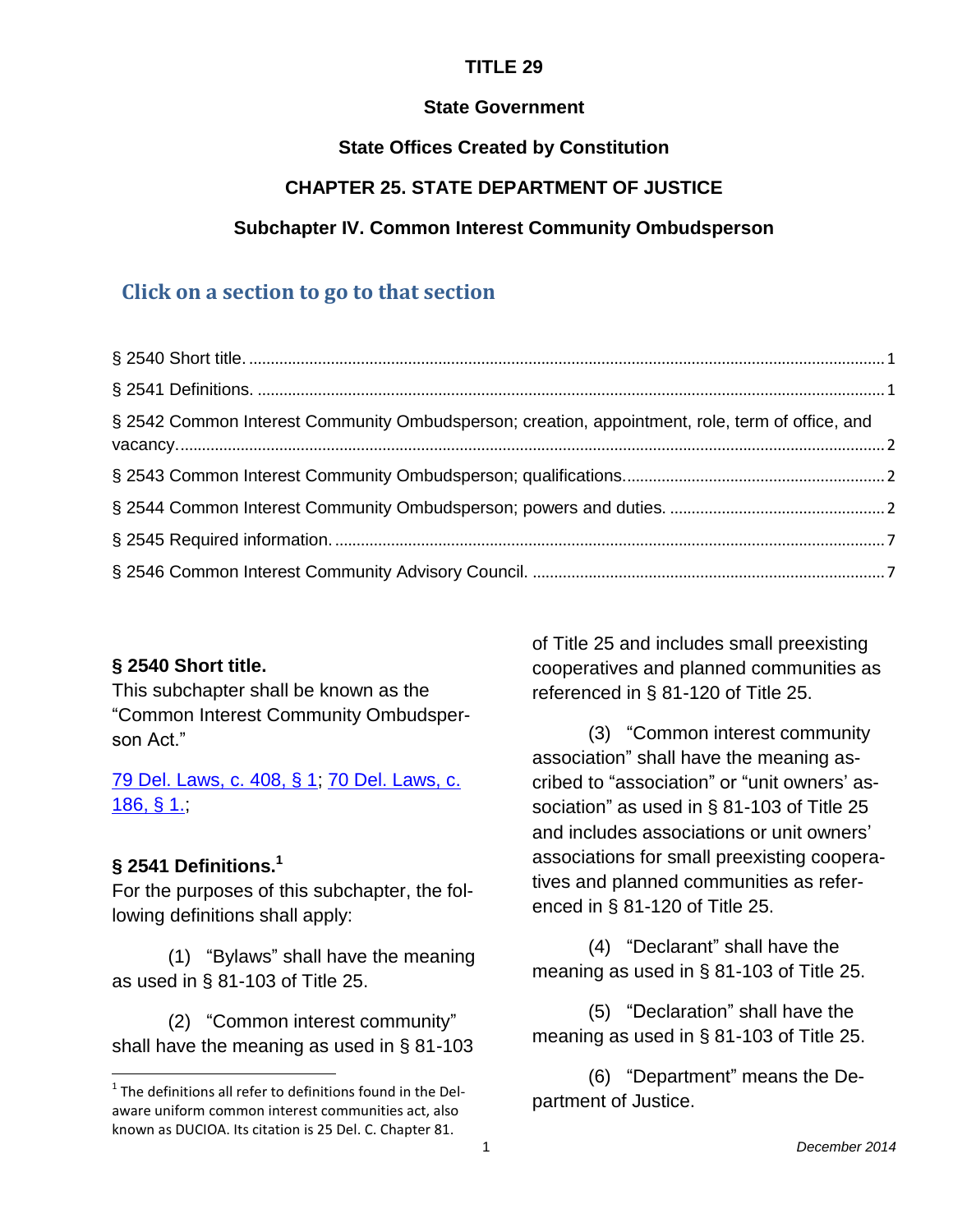(7) "Executive board" shall have the meaning as used in § 81-103 of Title 25.

(8) "Office" means the Office of the Common Interest Community Ombudsperson.

(9) "Ombudsperson" means the Common Interest Community Ombudsperson.

(10) "Rule" or "rules" shall have the meaning as used in § 81-103 of Title 25.

(11) "Unit" shall have the meaning as used in § 81-103 of Title 25.

(12) "Unit owners" shall have the meaning as used in § 81-103 of Title 25.

[79 Del. Laws, c. 408, § 1;](http://delcodehms.safesecureweb.com/sessionlaws/ga147/chp408.shtml) [70 Del. Laws, c.](http://delcodehms.safesecureweb.com/sessionlaws/ga138/chp186.shtml)  [186, § 1.;](http://delcodehms.safesecureweb.com/sessionlaws/ga138/chp186.shtml)

# <span id="page-1-0"></span>**§ 2542 Common Interest Community Ombudsperson; creation, appointment, role, term of office, and vacancy.**

a) There is established within the Department an Office of the Common Interest Community Ombudsperson.

(b) The Attorney General shall appoint the Ombudsperson, consistent with the qualifications for the Ombudsperson set forth in § 2543 of this title.

(c) The Ombudsperson shall be the head of the Office and is charged with managing the Office consistent with the powers and duties vested in the Ombudsperson by § 2544 of this title, within the limitations of the funds appropriated by the General Assembly.

(d) The Ombudsperson shall serve at the pleasure of the Attorney General.

(e) A vacancy in the Ombudsperson position shall be filled in the same manner as the original appointment.

[79 Del. Laws, c. 408, § 1;](http://delcodehms.safesecureweb.com/sessionlaws/ga147/chp408.shtml) [70 Del. Laws, c.](http://delcodehms.safesecureweb.com/sessionlaws/ga138/chp186.shtml)  [186, § 1.;](http://delcodehms.safesecureweb.com/sessionlaws/ga138/chp186.shtml)

#### <span id="page-1-1"></span>**§ 2543 Common Interest Community Ombudsperson; qualifications.** The Ombudsperson must:

(1) Be a member in good standing of the Bar of this State.

(2) Have at least 5 years of experience in the practice of law in this State.

(3) Have experience in real estate law, including common interest community law.

(4) Have experience in conflict and alternative dispute resolution.

(5) Not engage in any other business or profession that conflicts with the powers and duties of the position or the Office.

(6) Comply with all restrictions on political activity applicable to Department employees pursuant to § 2509A of this title. $2$ 

[79 Del. Laws, c. 408, § 1;](http://delcodehms.safesecureweb.com/sessionlaws/ga147/chp408.shtml) [70 Del. Laws, c.](http://delcodehms.safesecureweb.com/sessionlaws/ga138/chp186.shtml)  [186, § 1.;](http://delcodehms.safesecureweb.com/sessionlaws/ga138/chp186.shtml)

# <span id="page-1-2"></span>**§ 2544 Common Interest Community Ombudsperson; powers and duties.**

The Ombudsperson shall have the following powers and duties:

 $\overline{\phantom{a}}$ 2 "**§ 2509 Conflict of interest**. No member of the Department of Justice shall act as attorney or counsel in any controversy in which the State, a county or a municipality has an interest except in the member's official capacity."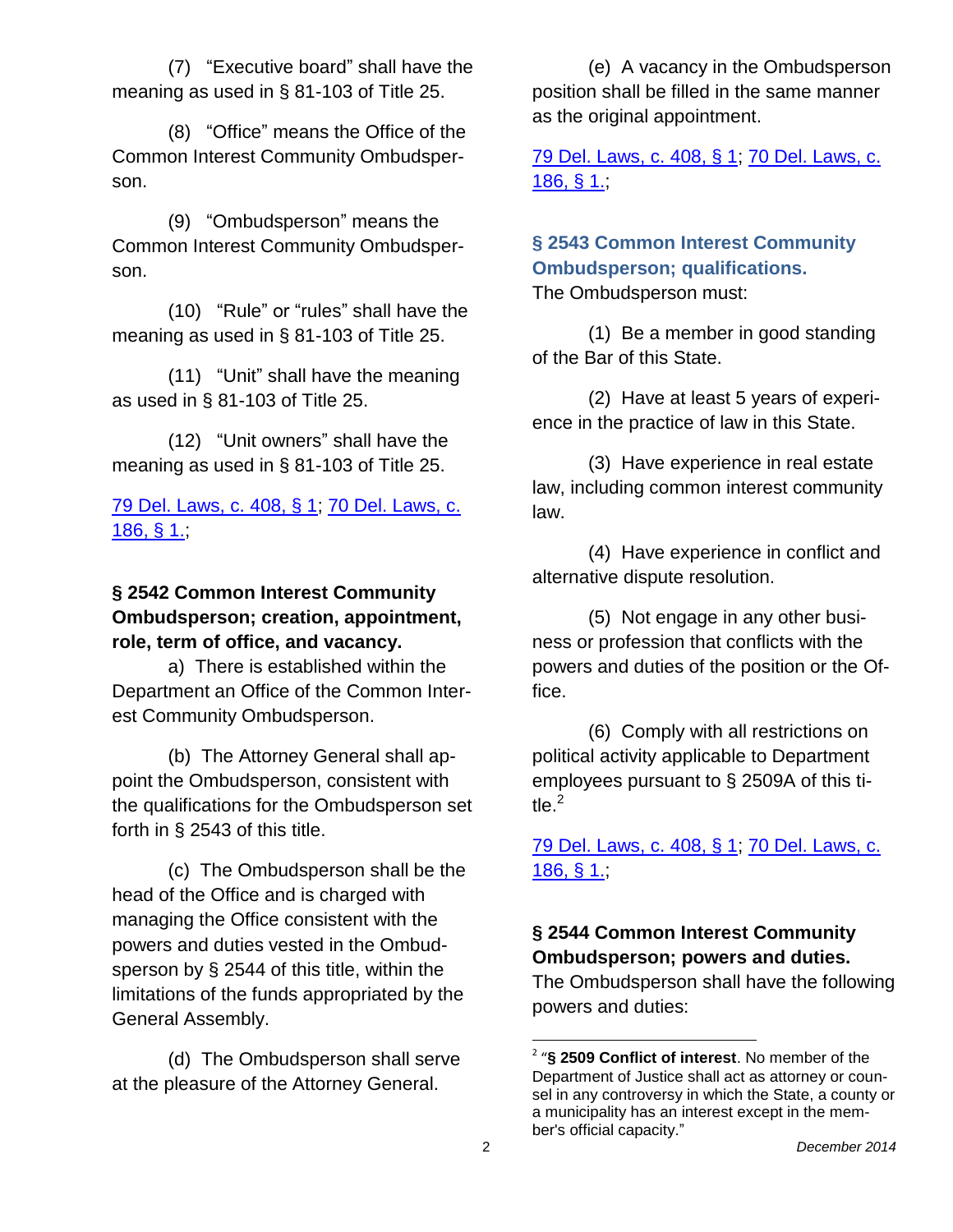(1) To contact declarants, common interest community associations, the executive board of a common interest community association, unit owners in common interest communities, and other interested parties to inform them of the services available through the Office. In addition to any other method used to publicize the Office's services, the Ombudsperson shall maintain a website containing information about the Office, contact information, the services available through the Office, any information required to be placed on the website by other provisions of this chapter, and any other information deemed appropriate by the Ombudsperson.

(2) To assist declarants, common interest community associations, the executive board of a common interest community association, unit owners in common interest communities, and other interested parties in understanding their rights and responsibilities and the processes available to them according to the law, regulations, and documents governing their respective common interest community. The Ombudsperson is not the attorney for declarants, common interest community associations, the executive board of a common interest community association, unit owners in common interest communities, or other interested parties; no attorney-client relationship shall be implied or established by the Ombudsperson's communication with such persons, and the Ombudsperson may not act as or appear to act as an attorney in a legal action brought by such persons.

(3) To organize and conduct meetings to educate declarants, common interest community associations, the executive board of a common interest community association, unit owners in common interest

communities, and other interested parties about their rights and responsibilities and the processes available to them according to the law, regulations, and documents governing their respective common interest community.

(4) To prepare and publish educational and reference materials about common interest communities and to make these resources available in print and on the Office's website. The materials about common interest communities shall include general information about the roles, rights, and responsibilities of the various parties, suggestions for the orderly operation of the common interest community association, mechanisms for internal dispute resolution, or any other information deemed appropriate by the Ombudsperson.

(5) To develop and publicize procedures intended to result in fair elections for members and officers of a common interest community association.

(6) To provide monitors and vote counting services to common interest community associations, intended to result in fair elections for members and officers of a common interest community association, when 15% of the total voting interests of a common interest community association, or 6 unit owners, whichever is greater, petition the Ombudsperson to do so.

(7) To provide meetings, mediation, or other forms of alternative dispute resolution as may from time to time be requested by declarants, common interest community associations, the executive board of a common interest community association, unit owners in common interest communities, or other interested parties. Nothing in this paragraph shall affect the right of a de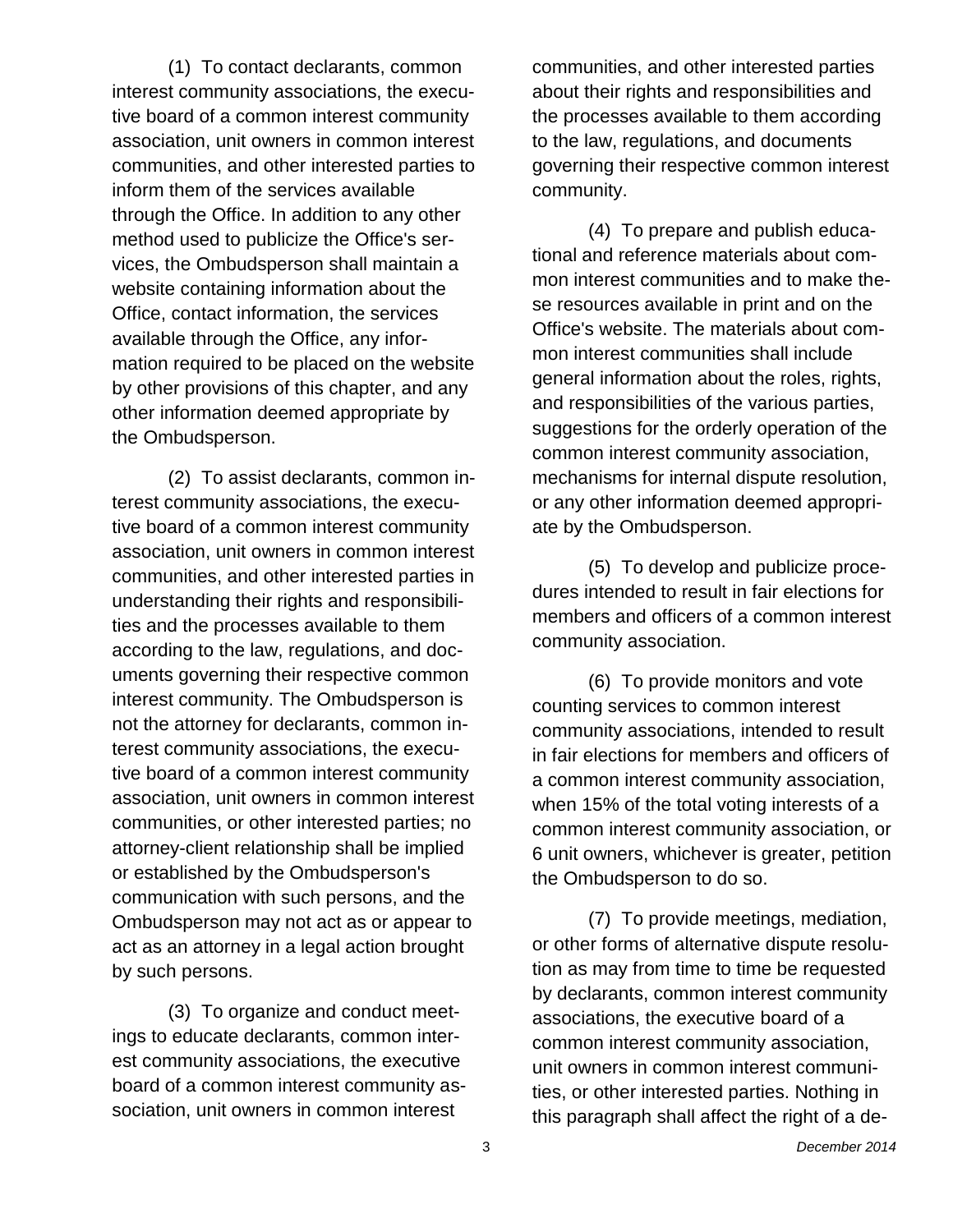clarant, common interest community association, the executive board of a common interest community association, unit owners in common interest community, or other interested parties from proceeding pursuant to the procedure established by § 348 of Title  $10<sup>3</sup>$ 

(8) To establish a template of reasonable written procedures for the executive board of a common interest community association to adopt to internally handle complaints from unit owners and other interested parties. Each common interest community association shall adhere to the established written procedures when resolving complaints from unit owners and other interested parties. The procedures established by the Ombudsperson and adhered to by the common interest community association may include the following, in addition to procedures outlined in the common interest community association's declaration, bylaws, or other governing documents:

a. That the complaint to the common interest community association must be in writing.

b. That a sample complaint form, if any, on which the complaint must be filed shall be provided upon request.

c. That the common interest community association's complaint written procedure shall include the process by which the complaint shall be delivered to the common interest community association.

 $\overline{\phantom{a}}$ 

d. That the common interest community association shall provide written acknowledgment of the receipt of the complaint to the complainant within 14 days of receipt. Such acknowledgment shall be hand delivered or mailed by registered or certified mail, return receipt requested, to the complainant at the address provided or, if consistent with established procedure of the common interest community association, delivered by electronic means, provided the sender retains sufficient proof of the electronic delivery.

e. That any specific documentation that must be provided with the complaint shall be described in the common interest community association's complaint procedure. In addition, to the extent the complainant has knowledge of the law or regulation applicable to the complaint, the complainant shall provide that reference, as well as the requested action or resolution.

f. That the common interest community association shall have a reasonable, efficient, and timely method for identifying and requesting additional information that is necessary for the complainant to provide in order to continue processing the complaint. The common interest community association shall establish a reasonable timeframe for responding to and disposing of the complaint if the request for information is not received within the required timeframe.

<sup>&</sup>lt;sup>3</sup> "§ 348 Disputes involving deed covenants or restrictions." A Chancery Court master may "mediate disputes involving the enforcement of deed covenants or restrictions" in certain circumstances. 10 *Del. C*. § 348.

<sup>4</sup> *December 2014* g. That, within a reasonable time prior to the consideration of the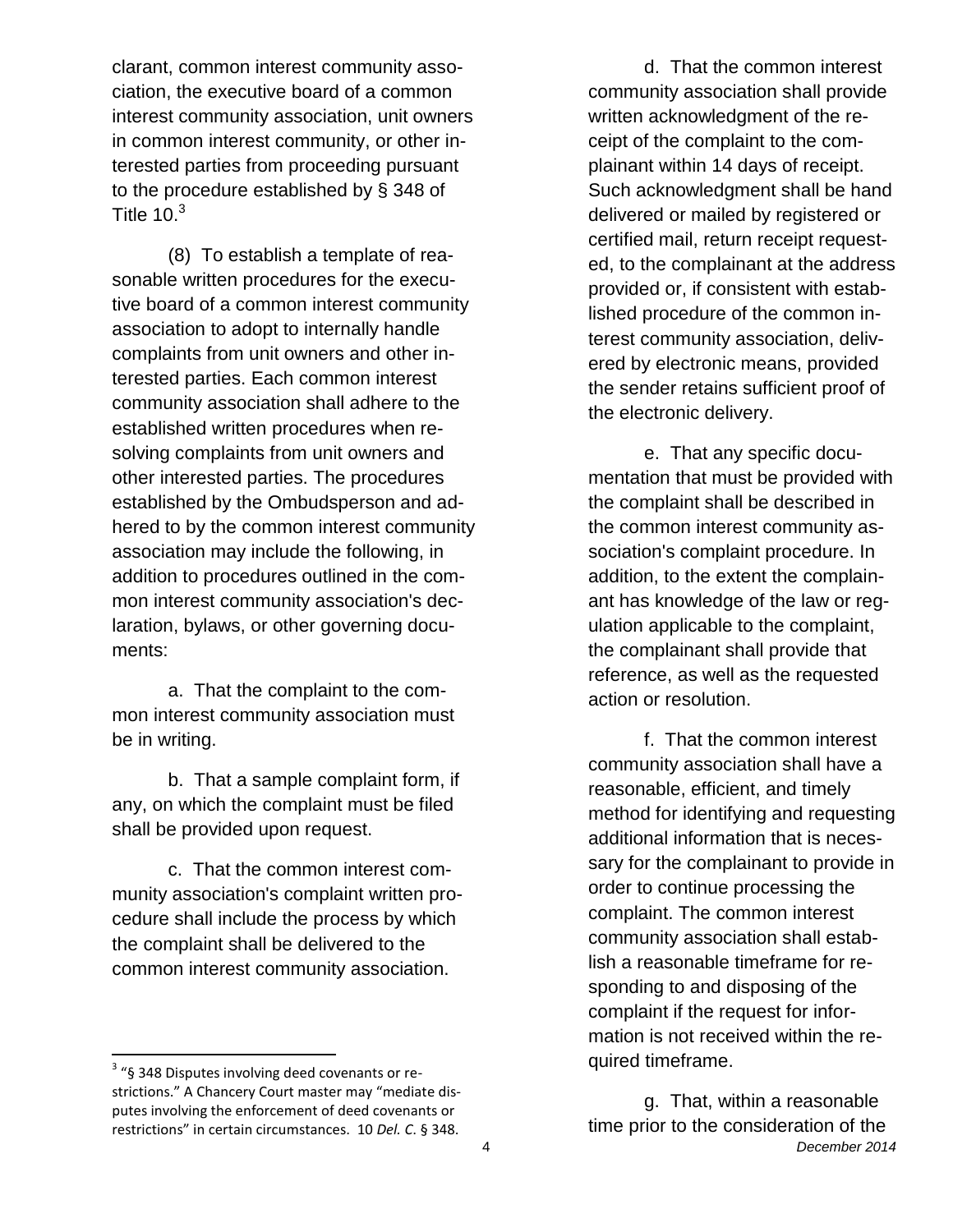complaint, the complainant shall be notified of the date, time, and location that the complaint will be considered. For purposes of this paragraph, "reasonable time" shall mean such time as established by the common interest community association's complaint procedure, but shall not be less than 7 days prior to the date for consideration of the complaint. Notice of the date, time, and location for consideration of the complaint shall be hand delivered or mailed by registered or certified mail, return receipt requested, to the complainant at the address provided or, if consistent with established procedure of the common interest community association, delivered by electronic means, provided the sender retains sufficient proof of the electronic delivery.

h. That after the final determination is made, the written notice of the final determination shall within 14 days be hand delivered or mailed by registered or certified mail, return receipt requested, to the complainant at the address provided or, if consistent with established procedure of the common interest community association, delivered by electronic means, provided the sender retains sufficient proof of the electronic delivery.

i. That the notice of final determination shall be dated as of the date of issuance and include specific citations to the common interest community association's declaration, bylaws, or other governing documents, or to an applicable law or

regulation that led to the final determination, as well as the registration number for the common interest community association. If applicable, the name and license number of the common interest community manager shall also be provided.

(9) To receive complaints from declarants, common interest community associations, the executive board of a common interest community association, unit owners in common interest communities, or other interested parties regarding potential violations of the law, regulations, or documents governing their respective common interest community. Prior to submitting a complaint to the Ombudsperson, complainants must complete the process established by the Ombudsperson and adopted by the executive board of a common interest community association pursuant to paragraph (8) of this section and must include a copy of the final determination with the complaint filed to the Ombudsperson.

(10) To investigate any complaint received and, if meritorious and appropriate, to provide meetings, mediation, or other forms of alternative dispute resolution to those parties involved in order to assist in the resolution of the complaint.

(11) To refer meritorious violations of existing Delaware law to the Attorney General or other appropriate lawenforcement agency for prosecution.

(12) To subpoena witnesses, compel their attendance and testimony, administer oaths and affirmations, take evidence and require by subpoena the production of books, papers, records or other evidence needed for the exercise of the powers or the performance of the duties vested in the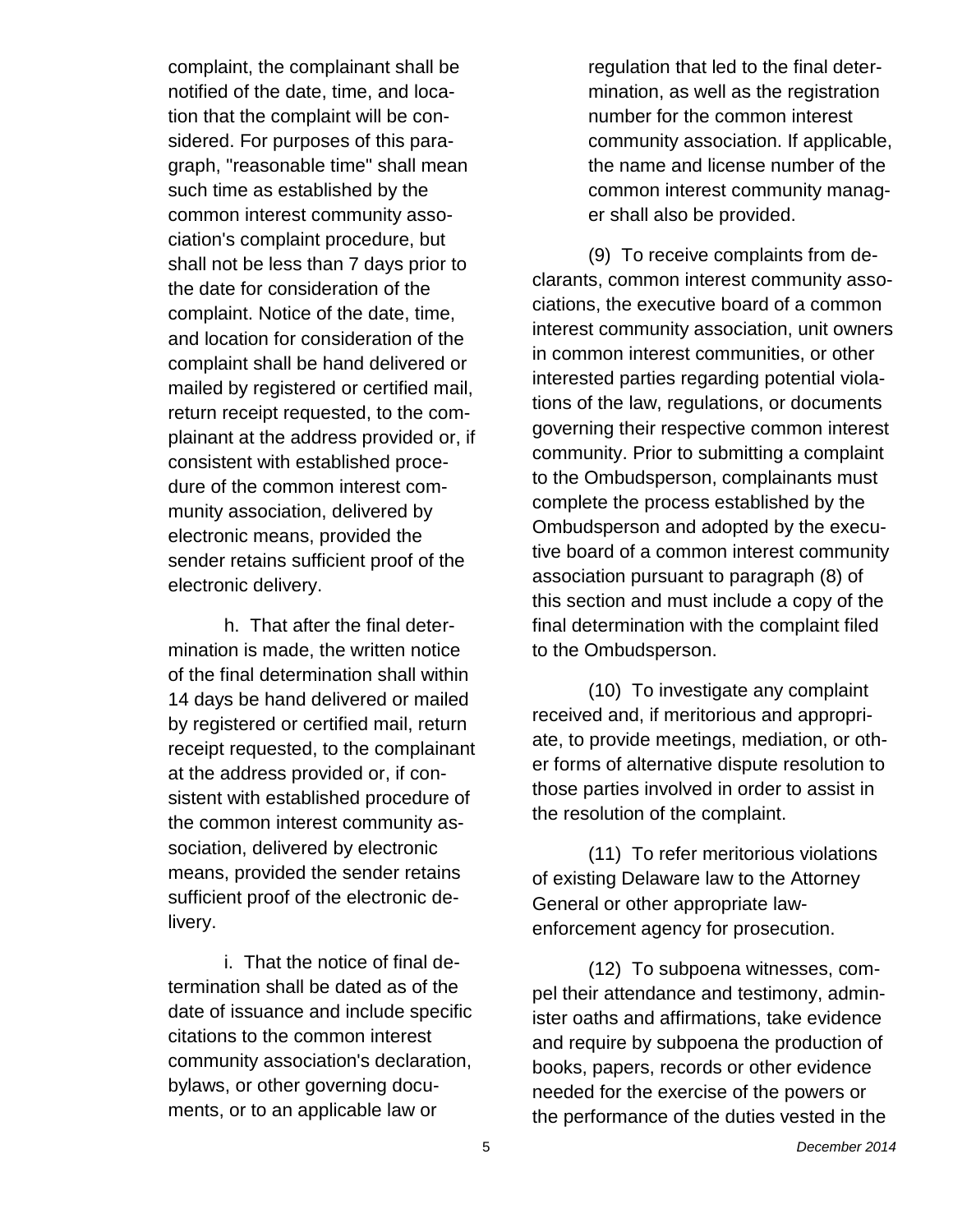Ombudsperson by this section. The power contained in this paragraph may also be exercised by any other employee of the Office who is a member in good standing of the Bar of this State.

(13) To establish and publish, in print and on the Office's website, procedural rules for meetings, mediation, or other forms of alternative dispute resolution organized pursuant to this section.

(14) To establish and publish, in print and on the Office's website, procedures and forms for accepting complaints from declarants, common interest community associations, the executive board of a common interest community association, unit owners in common interest communities, or other interested parties regarding potential violations of the law, regulations, or documents governing their respective common interest community.

(15) To establish: fees for meetings, mediation, or other forms of alternative dispute resolution; election monitoring; vote counting; or other services as provided by the Ombudsperson pursuant to this section. The amount to be charged for each fee imposed under this paragraph shall approximate and reasonably reflect all costs necessary to defray the expenses related to providing these services.

(16) To make an annual report of the Office's activities to the Governor, the Attorney General, the General Assembly, and the Chief Justice of the Supreme Court on or before December 1 of each year. A copy of the report shall be provided to the Director of the Division of Research. Each such report shall contain:

a. Statistics on the number of inquiries and complaints handled by the Office;

b. Information on education and outreach efforts by the Office;

c. Concerns expressed to the Office by declarants, common interest community associations, the executive board of a common interest community association, unit owners in common interest communities, or other interested parties;

d. Legal developments impacting common interest communities;

e. Recommendations for changes to Delaware law or rules of court procedure designed to improve the regulation and operation of common interest communities made by the Ombudsperson and the Common Interest Community Advisory Council;

f. Any other information deemed appropriate by the Ombudsperson.

(17) To organize and hold public meetings as necessary to gain a comprehensive sense of the issues facing common interest communities in this State. When such meetings are held, at least 1 meeting shall be held in each county at a convenient place within each county. When such meetings are held, the information obtained from these meetings shall be made part of the report issued pursuant to paragraph (15) of this section.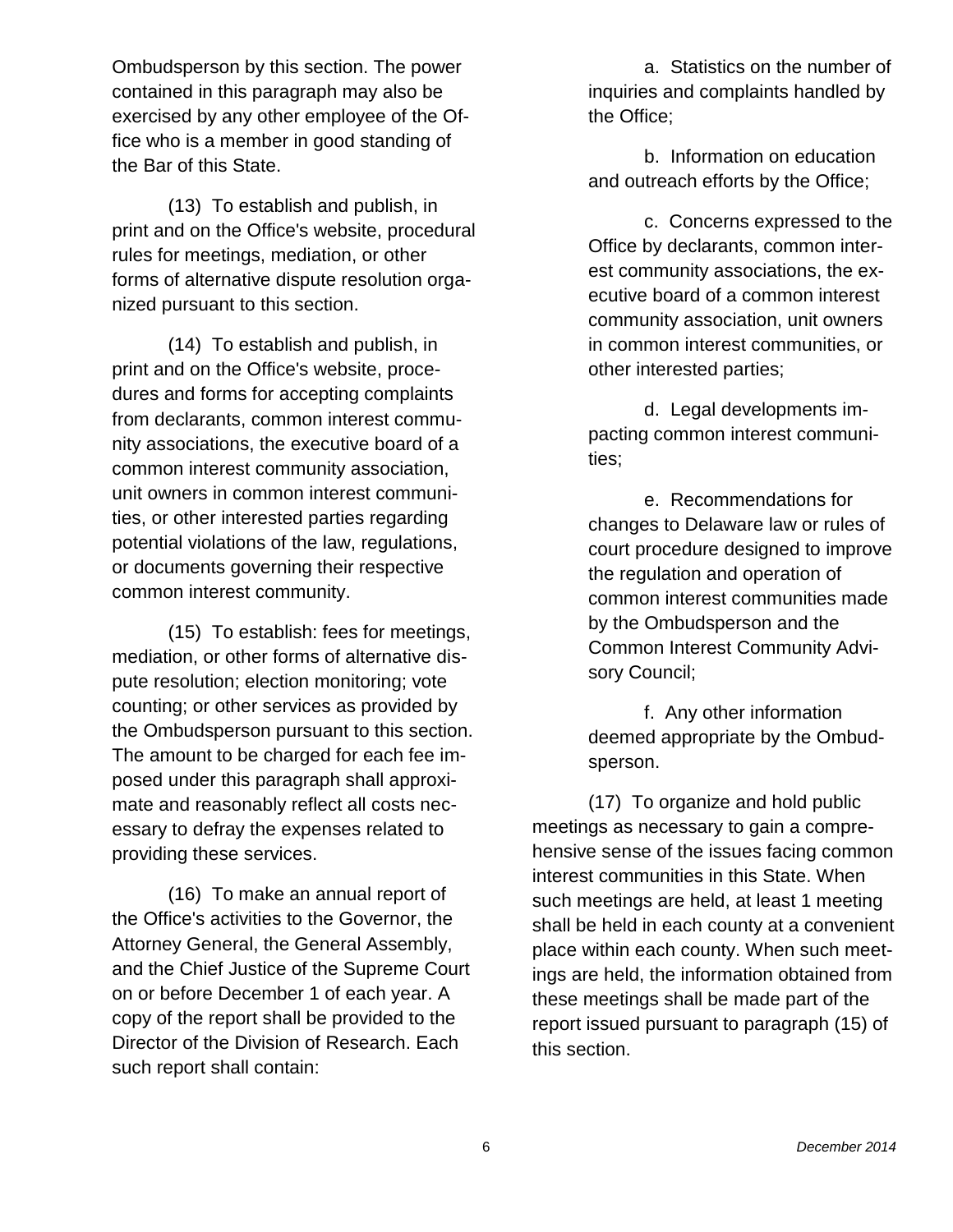(18) To perform any other function necessary to fulfill the powers and duties outlined in this section.

(19) To direct the work of the Office consistent with the powers and duties established by this section.

(20) To employ and supervise staff necessary to assist in carrying out the powers and duties established by this section, within the limitations of funds appropriated by the General Assembly.

[79 Del. Laws, c. 408, § 1;](http://delcodehms.safesecureweb.com/sessionlaws/ga147/chp408.shtml) [70 Del. Laws, c.](http://delcodehms.safesecureweb.com/sessionlaws/ga138/chp186.shtml)  [186, § 1.;](http://delcodehms.safesecureweb.com/sessionlaws/ga138/chp186.shtml)

#### <span id="page-6-0"></span>**§ 2545 Required information.**

(a) When a declarant, a common interest community association, the executive board of a common interest community association, a unit owner in a common interest community contacts the Office to make an inquiry, request services, or file a complaint, the declarant, a common interest community association, the executive board of a common interest community association, a unit owner in a common interest community shall provide the Office with at least the following information regarding the common interest community at issue:

(1) The name, address, telephone number, and any other contact information for the common interest community association.

(2) The name of the person engaged in property management for the common interest community association or the name of the person who manages the property at the site of the common interest community.

(3) The name, mailing address, telephone number, and any other contact information for those on the executive board of the common interest community association.

(4) The name, mailing address, telephone number, and any other contact information for the declarant.

(5) The declaration, bylaws, and any rules for the common interest community association.

(6) The annual budget adopted by the common interest community association.

(7) The number of units in the common interest community.

(8) The total annual assessment made by the common interest community association.

(b) The Ombudsperson may waive the requirement created in subsection (a) of this section when it is deemed appropriate.

[79 Del. Laws, c. 408, § 1;](http://delcodehms.safesecureweb.com/sessionlaws/ga147/chp408.shtml) [70 Del. Laws, c.](http://delcodehms.safesecureweb.com/sessionlaws/ga138/chp186.shtml)  [186, § 1.;](http://delcodehms.safesecureweb.com/sessionlaws/ga138/chp186.shtml)

<span id="page-6-1"></span>§ 2546 Common Interest Community Advisory Council.

(a) There is established the Common Interest Community Advisory Council ("Council"), which shall consist of the following members:

(1) Three members of the public who are members of the executive board of a common interest community, 1 from each county, appointed by the Governor;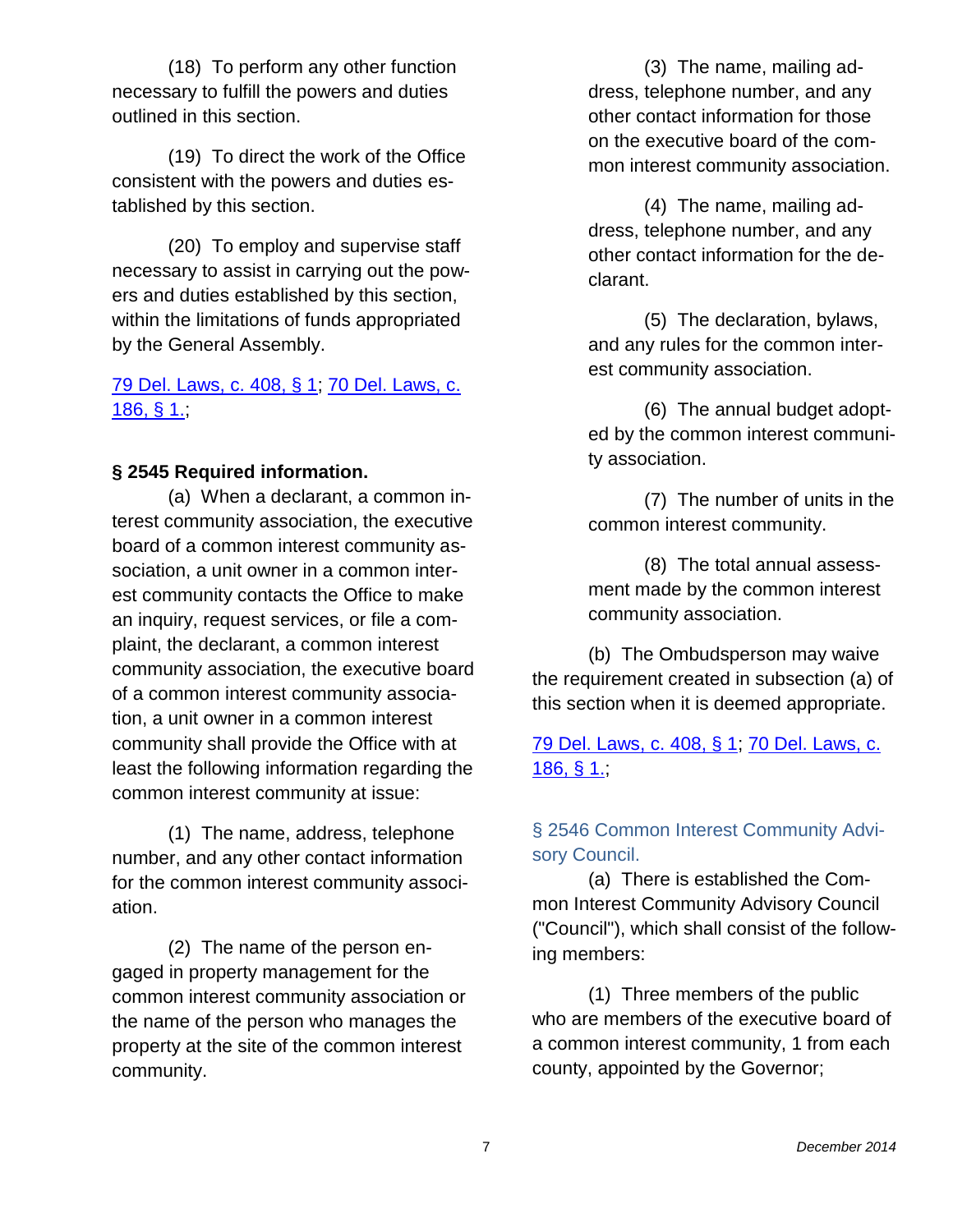(2) The Mayor of the City of Wilmington or a designee appointed by the Mayor;

(3) The County Executive of New Castle County or a designee appointed by the County Executive;

(4) The President of the Kent County Levy Court or a designee appointed by the President;

(5) The President of the Sussex County Council or a designee appointed by the President;

(6) Three members appointed by the Speaker of the House;

(7) Three members appointed by the President pro tempore of the Senate;

(8) The Secretary of State or a designee appointed by the Secretary of State;

(9) Two members from the Real Property Section of the Delaware State Bar Association whose practice involves the creation of, or the handling of disputes arising from, common interest communities, appointed by the President of the Delaware State Bar Association;

(10) The President of the Home Builders Association of Delaware or a designee appointed by the President;

(11) The Chief Executive Officer of Community Associations Institute or a designee appointed by the Chief Executive Officer.

(b) The members of the Council shall serve until a replacement is appointed pursuant to the same process as the member's appointment.

(c) The members of the Council shall serve without compensation, except that they may be reimbursed for reasonable necessary expenses incident to their duties as members in accordance with State law.

(d) The Chairperson of the Council shall be designated by the Attorney General from among the members of the Council.

(e) The powers of the Council shall be exercised by a majority vote of all members present. A quorum of 9 shall be necessary to hold a meeting of the Council.

(f) The Council shall:

(1) Advise the Ombudsperson regarding issues related to common interest communities, including:

> a. Mechanisms to increase the collection rate for common interest community assessments;

b. The development of conflict resolution procedures within common interest communities;

c. The feasibility of mandatory mediation, arbitration, or other forms of alternative dispute resolution for disputes not able to be resolved within common interest communities and, if deemed feasible, how to implement such a process;

d. The development of mechanisms for the registration of common interest communities with the State or other political subdivision;

e. Any other topic the Council deems necessary to advise the Ombudsperson on related to common interest communities.